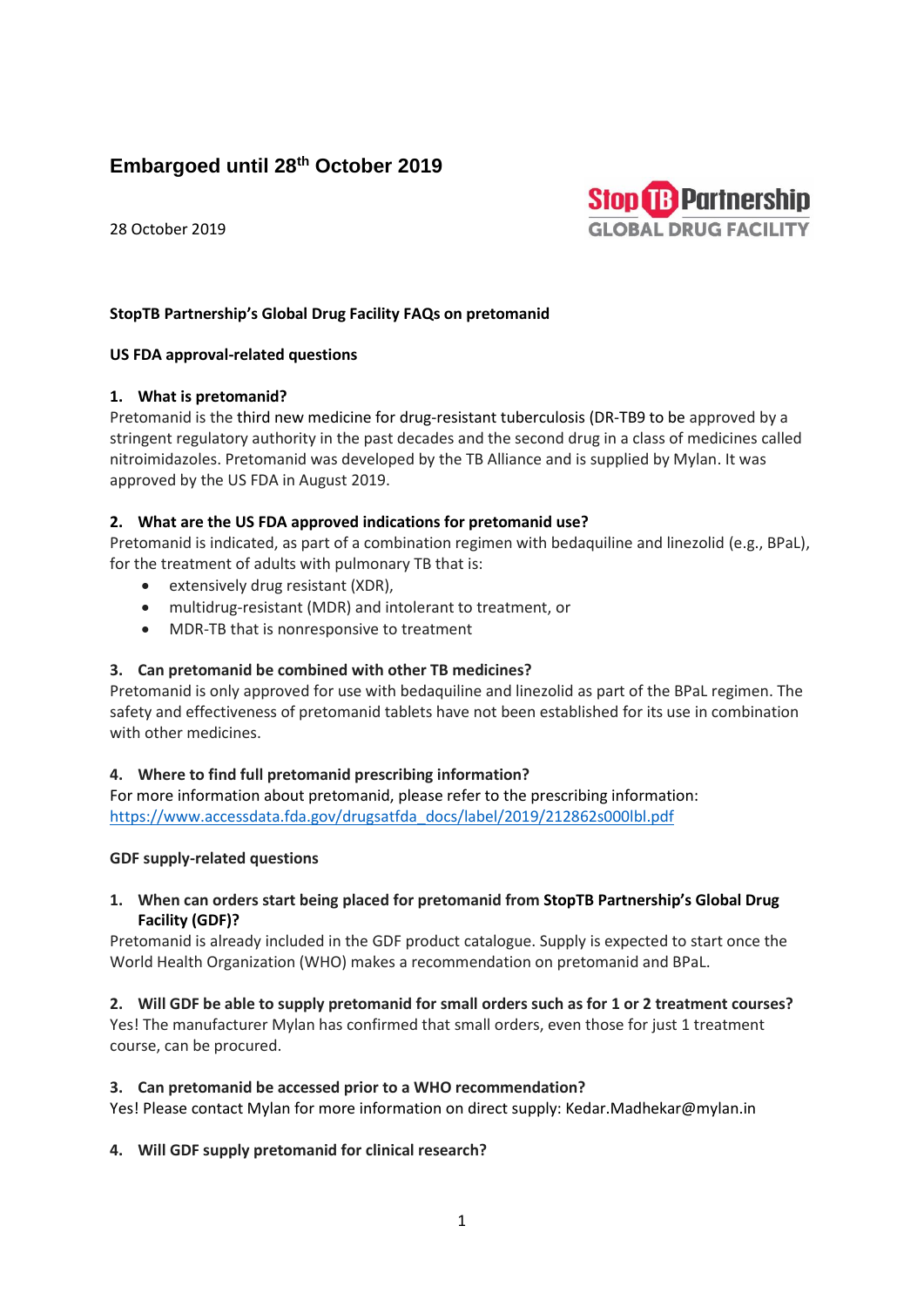Yes! GDF will be able to supply pretomanid for clinical research. GDF will work closely with Mylan on any requests to procure pretomanid for clinical research. Please contact GDF a[t gdf@stoptb.org](mailto:gdf@stoptb.org) for more information on how to order and what documents need to be provided.

## **5. What is the access price of pretomanid via GDF?**

The GDF access price is 2 USD per pretomanid tablet. The total cost of pretomanid for one, six-month treatment course is 364 USD

## **6. How will pretomanid be supplied?**

Pretomanid will initially be available in bottles of 26 tablets, with a shelf-life of 24 months. Seven bottles will be required for one, six-month treatment course.

## **7. What is the estimated cost of the BPaL regimen via GDF?**

The treatment costs for one BPaL regimen, consisting of pretomanid, bedaquiline and linezolid combined, is calculated in Table 1 below. GDF has multiple suppliers of linezolid and the price may vary depending on the supplier quoted with each order.

| Table 1 Dr at treatment regnifien estimated costs.<br><b>Medicine</b> | Cost per medicine in the<br>regimen (USD) |
|-----------------------------------------------------------------------|-------------------------------------------|
| Bedaquiline                                                           | 425                                       |
| Linezolid                                                             | 251                                       |
| Pretomanid                                                            | 364                                       |
| <b>Treatment cost (USD)</b>                                           | 1040                                      |

#### **Table 1 BPaL treatment regimen estimated costs:**

\*- based on GDF weighted average tablet price

**8. The BPaL regimen requires both bedaquiline and linezolid in addition to pretomanid. Can StopTB's GDF provide all the medications?**

Yes! All of the medications are available from GDF.

- More information on planning orders with GDF, including lead-times, is available here: <http://stoptb.org/gdf/placeOrder.asp>
- More information on products supplied by GDF is available in the product catalogue here: [http://stoptb.org/gdf/drugsupply/drugs\\_diagnostics.asp](http://stoptb.org/gdf/drugsupply/drugs_diagnostics.asp)
- Please note that the duration of bedaquiline use in the BPaL regimen is 26 weeks and a total of 200 tablets. Bedaquiline is currently available in bottles of 188 tablets. Programmes may need to consider ordering two bottles of bedaquiline per treatment course of BPaL.

#### **9. Is there a pretomanid donation program?**

No. There is no donation programme available from the GDF.

# **10. Will the Global Fund support introduction of pretomanid?**

Yes! Global Fund will support introduction of pretomanid once there is a WHO recommendation on pretomanid and the BPaL regimen. If a Principal Recipient would like to access pretomanid, please contact the Fund Portfolio Manager.

#### **11. What is the list of countries to procure pretomanid via GDF at the access price?**

There are 150 countries and territories eligible for the access price when procuring via GDF. Please refer to the Table 2 below.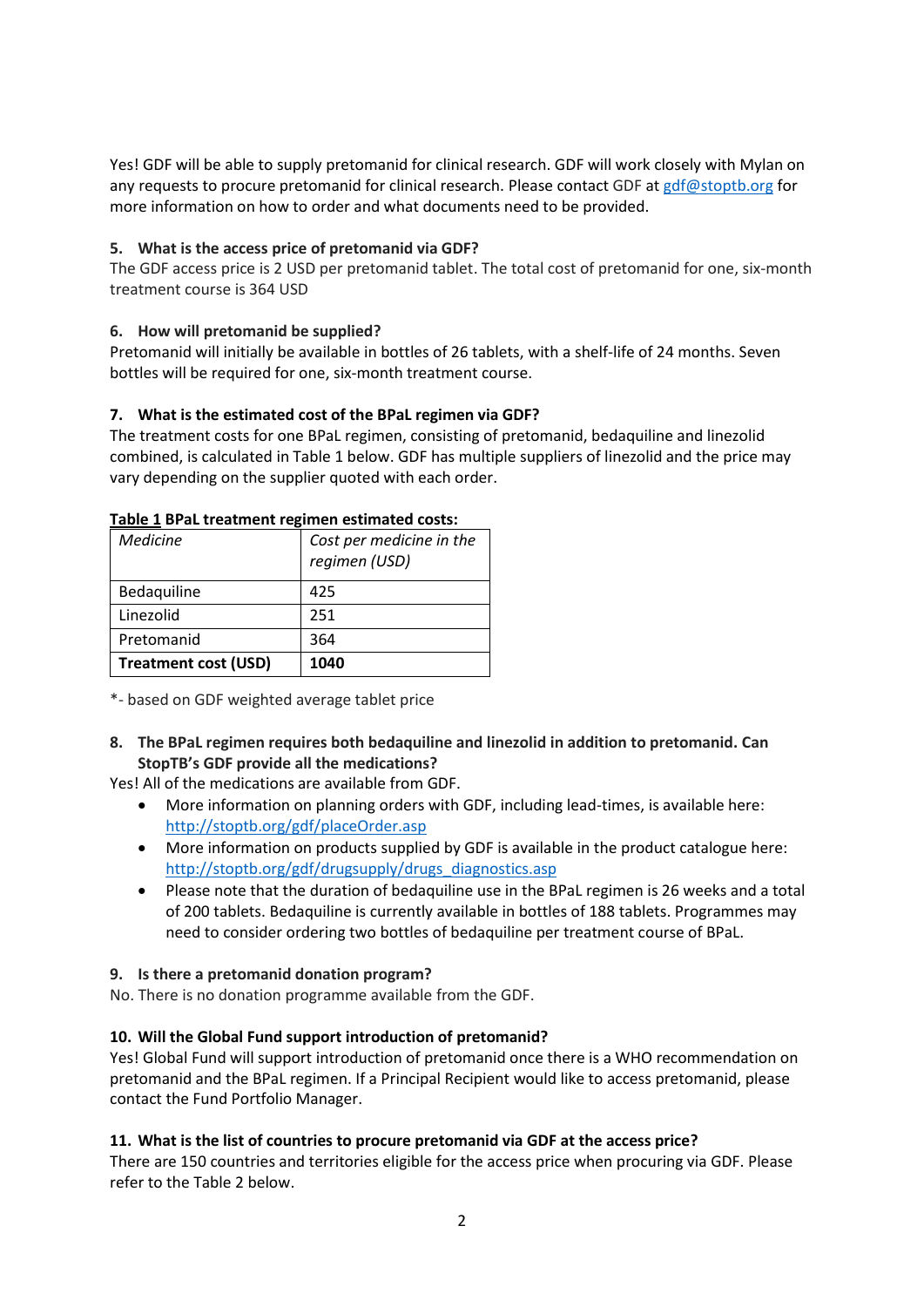| 1  | Afghanistan                   |
|----|-------------------------------|
| 2  | Albania                       |
| 3  | Algeria                       |
| 4  | American Samoa                |
| 5  | Angola                        |
| 6  | Argentina                     |
| 7  | Armenia                       |
| 8  | Azerbaijan                    |
| 9  | Bangladesh                    |
| 10 | <b>Belarus</b>                |
| 11 | <b>Belize</b>                 |
| 12 | <b>Benin</b>                  |
| 13 | <b>Bhutan</b>                 |
| 14 | <b>Bolivia</b>                |
| 15 | Bosnia and Herzegovina        |
| 16 | Botswana                      |
| 17 | <b>Brazil</b>                 |
| 18 | <b>British Virgin Islands</b> |
| 19 | <b>Bulgaria</b>               |
| 20 | <b>Burkina Faso</b>           |
| 21 | <b>Burundi</b>                |
| 22 | Cabo Verde                    |
| 23 | Cambodia                      |
| 24 | Cameroon                      |
| 25 | Central African Republic      |
| 26 | Chad                          |
| 27 | Chile                         |
| 28 | Colombia                      |
| 29 | Comoros                       |
| 30 | Congo, Dem. Rep.              |
| 31 | Congo, Rep.                   |
| 32 | Costa Rica                    |
| 33 | Côte d'Ivoire                 |
| 34 | Cuba                          |
| 35 | Djibouti                      |
| 36 | Dominica                      |
| 37 | Dominican Republic            |
| 38 | Ecuador                       |
| 39 | Egypt, Arab Rep.              |
| 40 | El Salvador                   |
| 41 | <b>Equatorial Guinea</b>      |
|    |                               |

|  | Table 2. 150 countries and territories eligible for the access price when procuring via GDF |  |  |  |  |
|--|---------------------------------------------------------------------------------------------|--|--|--|--|
|--|---------------------------------------------------------------------------------------------|--|--|--|--|

| 42 | Eritrea                   |
|----|---------------------------|
| 43 | Estonia                   |
| 44 | Ethiopia                  |
| 45 | Fiji                      |
| 46 | Gabon                     |
| 47 | Gambia, The               |
| 48 | Georgia                   |
| 49 | Ghana                     |
| 50 | Gibraltar                 |
| 51 | Grenada                   |
| 52 | Guatemala                 |
| 53 | Guinea                    |
| 54 | Guinea-Bissau             |
| 55 | Guyana                    |
| 56 | Haiti                     |
| 57 | Honduras                  |
| 58 | Hungary                   |
| 59 | India                     |
| 60 | Indonesia                 |
| 61 | Iran, Islamic Rep.        |
| 62 | Iraq                      |
| 63 | Jamaica                   |
| 64 | Jordan                    |
| 65 | Kazakhstan                |
| 66 | Kenya                     |
| 67 | Kiribati                  |
| 68 | Korea, Dem. People's Rep. |
| 69 | Kosovo                    |
| 70 | Kyrgyz Republic           |
| 71 | Lao PDR                   |
| 72 | Latvia                    |
| 73 | Lebanon                   |
| 74 | Lesotho                   |
| 75 | Liberia                   |
| 76 | Libya                     |
| 77 | Lithuania                 |
| 78 | Macedonia, FYR            |
| 79 | Madagascar                |
| 80 | Malawi                    |
| 81 | Malaysia                  |
| 82 | <b>Maldives</b>           |